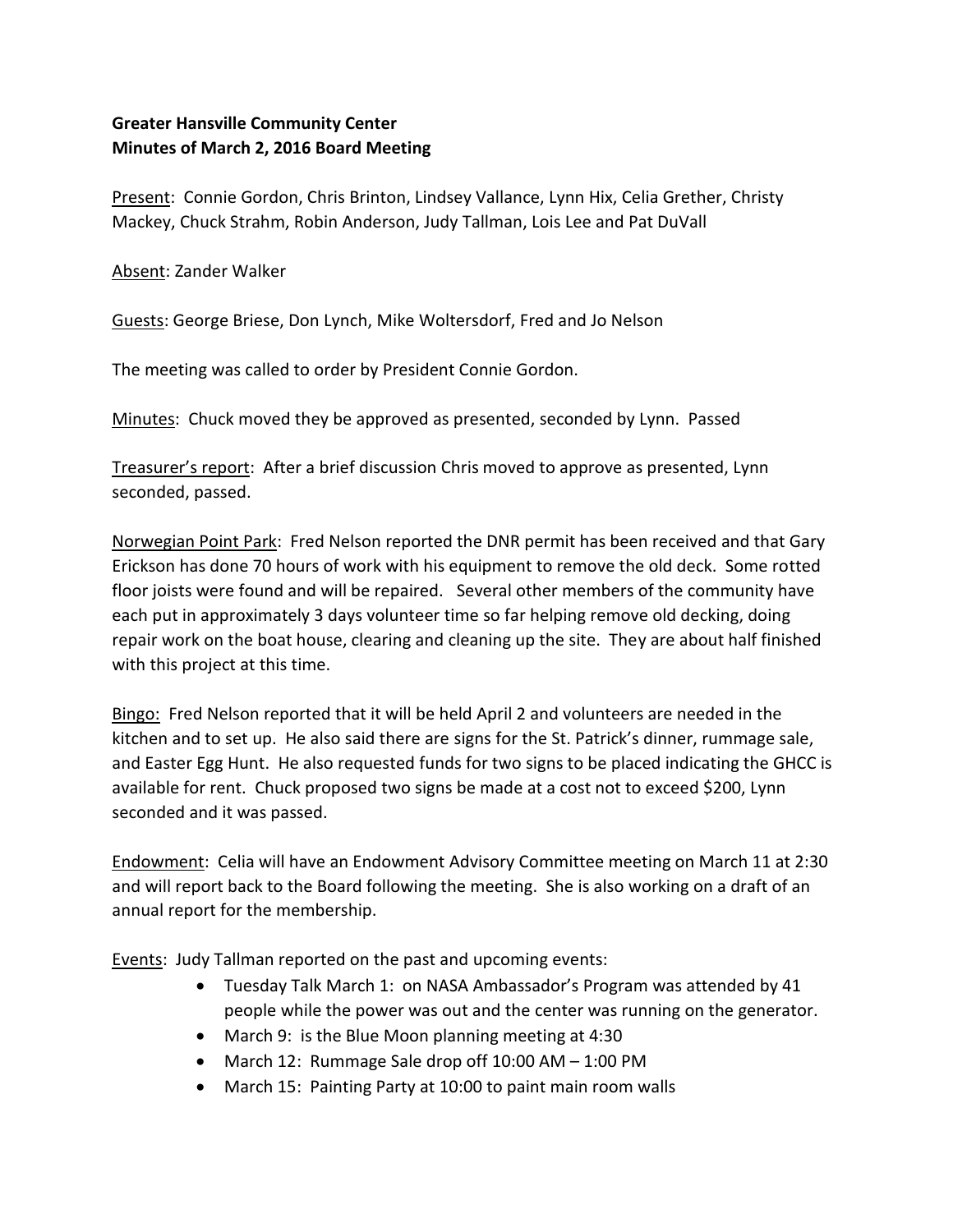- March 19: St. Patrick's Dinner (6:30 PM), tickets selling and volunteers needed
- March 22: Tuesday talk Capt. Zwolfer Commanding Officer Naval Base Kitsap
- April 2: Bingo
- April 9: Paella Dinner, tickets all sold
- April 27: Tuesday Talks Dennis Lewarch, Suquamish Tribe anthropologist
- Free movie night March 4, 11, and 18

Other events: Chuck reported the Pinewood Derby was well attended by about 40 people and the Scouts were a great help at the event. The spaghetti dinner had about 110 people attending. St. Patrick's dinner is March  $19^{th}$ , volunteers are needed.

Warming Station: Was opened at 10:00 AM March 2 and about 11 people used it.

Scholarship Committee: Pat reported she has tried repeatedly to get an article in the local paper but has not been successful. She has contacted our local columnist, Donna, and she will mention it in her article.

Easter Egg Hunt: Planning is in progress and there will be a meeting March 15 to fill eggs and possibly the Scouts will assist.

Rummage Sale: Lynn reported the next drop off will be March 12 from 10-1:00. We also received a check for \$201.35 for books we sent for sale to the book reseller Thrift Books Global, LLC.

Membership: Christy reported there are now 202 total 2016 memberships and 140 came in February.

Rental: No report this month

Maintenance: Chuck reported the following activity:

- Boat House roof on hold pending inspections
- Roof replacement on the main building of the Community Center has been completed
- New LED lighting is being tested and bulbs replaced, this will effect a savings on electricity
- The outside of the main building will be painted when weather permits later in the spring
- The interior of the main room will be painted March 15, starting at 10:00, volunteers will be doing the work
- Warming station supplies will be moved to a new cabinet in the Annex.